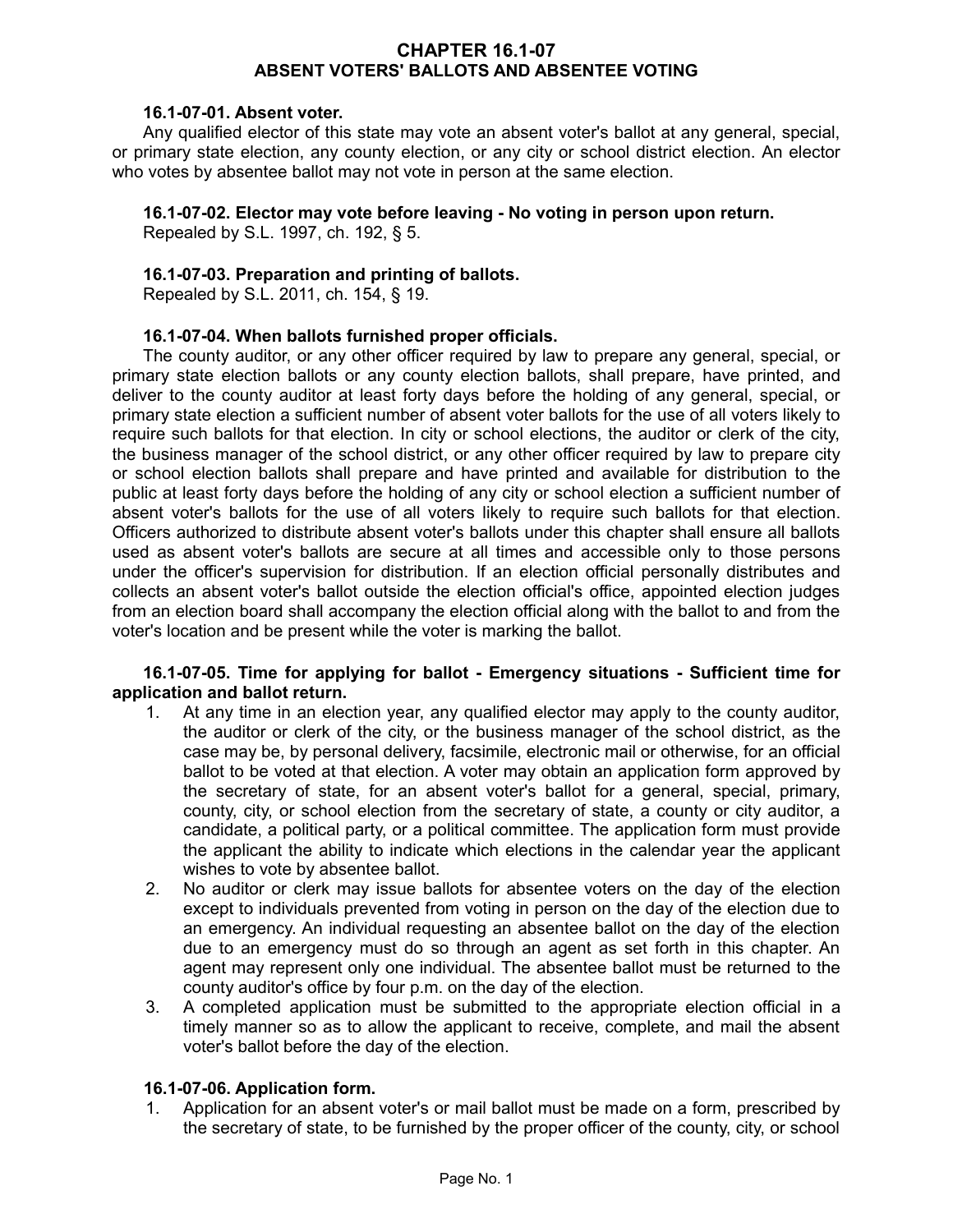district in which the applicant is an elector, or any form, approved by the secretary of state, containing the following:

- a. The applicant's name.
- b. The applicant's current or most recent North Dakota residential address.
- c. The applicant's mailing address.
- d. The applicant's current contact telephone number, if available.
- e. The election for which the ballot is being requested.
- f. The date of the request.
- g. An affirmation that the applicant has resided, or will reside, in the precinct for at least thirty days next preceding the election and will be a qualified elector of the precinct.
- h. The applicant's signature, a notification the signature on this affidavit will be compared to the signature on the affidavit on the envelope in which the absentee ballot must be placed.
- i. The designation of the individual's status as a citizen of this country and resident of this state living outside the United States, a uniformed service member living away from the individual's North Dakota residence, or an immediate family member of the uniformed service member living away from the individual's North Dakota residence.
- j. The applicant's date of birth.
- k. The identification number from one of the applicant's valid forms of identification, a copy of the applicant's long-term care certificate, and, if necessary, a copy of the applicant's supplemental identification under section 16.1-01-04.1.
- 2. If the applicant is unable to sign the applicant's name to the application, the applicant shall mark (X) or use the applicant's signature stamp on the application in the presence of a disinterested individual. The disinterested individual shall print the name of the individual marking the X or using the signature stamp below the X or signature stamp and shall sign the disinterested individual's own name following the printed name together with the notation "witness to the mark".
- 3. If the applicant does not possess or cannot secure an approved form of identification as provided for under section 16.1-01-04.1 due to a disability with which the individual lives and which prevents the individual from traveling to obtain, the application also must be signed by another qualified elector who, by signing, certifies that the applicant is a qualified elector. The secretary of state shall prescribe the form of the certification required under this subsection. An individual may not certify the qualifications of more than four applicants in an election.
- 4. The application must include the following additional information if the individual desires to access the ballot by electronic means:
	- a. Facsimile telephone number; or
	- b. Electronic mail address.
- 5. An incomplete application must be returned to the applicant for completion and resubmission.
- 6. Except for the applicant's date of birth, identification card number, and any supplemental documentation provided under section 16.1-01-04.1, the application is an open record under section 44-04-18.

# **16.1-07-07. Delivering application form for ballot.**

The officers specified in section 16.1-07-05, upon request, shall provide an application form for an absent voter's ballot to the voter or may deliver the application form to the voter upon a personal application made at the officer's office. The officers may also make available or distribute the applications, prescribed by the secretary of state, to the public without any specific request being made for the applications.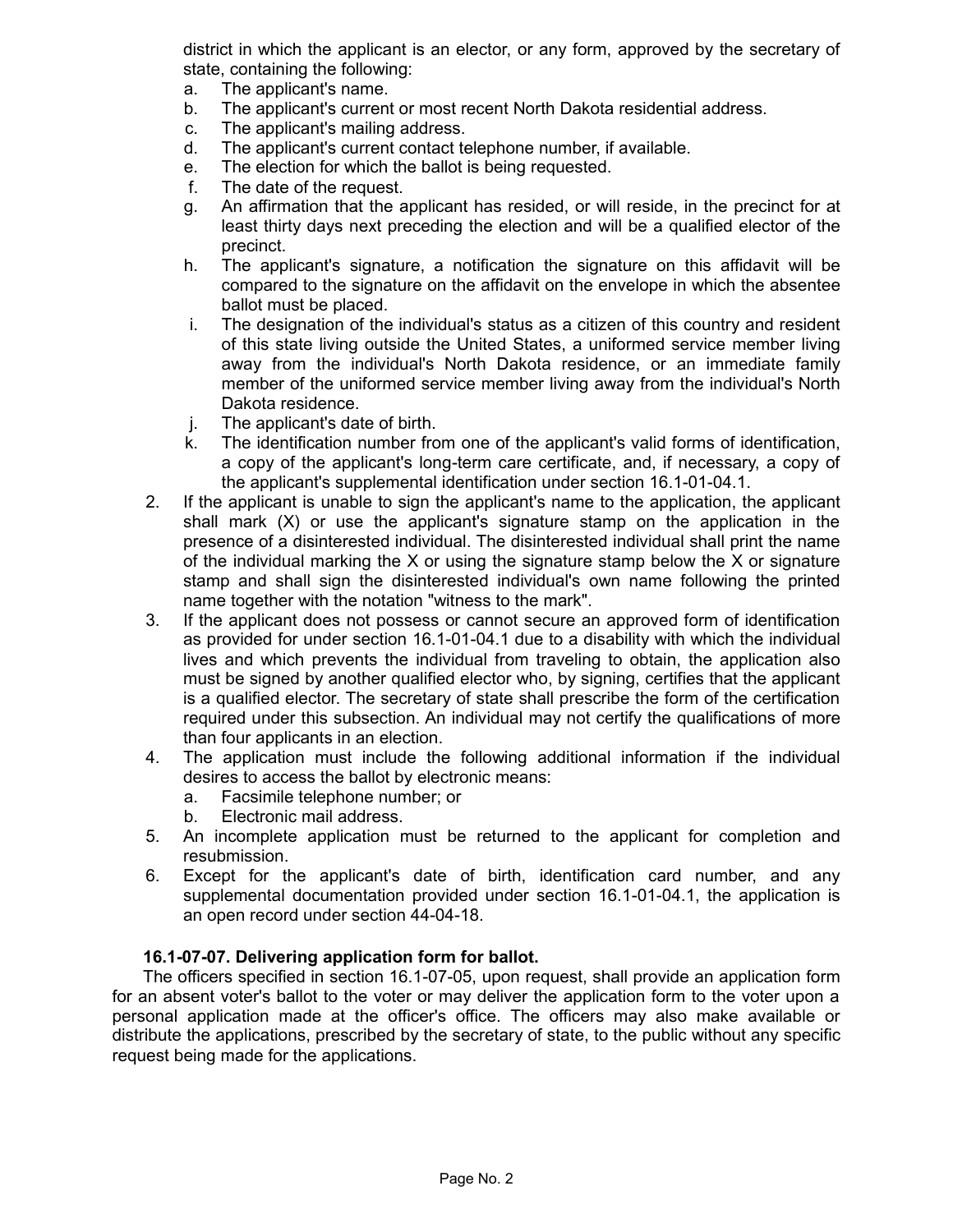## **16.1-07-08. Delivering ballots - Envelopes accompanying - Affidavit on envelope - Challenging electors voting by absentee ballot - Inability of elector to sign name.**

- 1. Upon receipt of an application for an official ballot properly filled out and duly signed, or as soon after receipt of the application as the official ballot for the precinct in which the applicant resides has been prepared, the county auditor, city auditor, or business manager of the school district, as the case may be, shall send to the absent voter by mail or secure electronic delivery, if the secretary of state determines the necessary technology is available and according to the choice made by the voter on the application for the ballot, at the expense of the political subdivision conducting the election, one official ballot, or personally deliver the ballot to the applicant or the applicant's agent, which agent may not, at that time, be a candidate for any office to be voted upon by the absent voter. The agent shall sign the agent's name before receiving the ballot and deposit with the auditor or business manager of the school district, as the case may be, authorization in writing from the applicant to receive the ballot or according to requirements set forth for signature by mark. The auditor or business manager of the school district, as the case may be, may not provide an absent voter's ballot to an individual acting as an agent who cannot provide a signed, written authorization from an applicant. A person may not receive compensation, including money, goods, or services, for acting as an agent for an elector, and a person may not act as an agent for more than four electors in any one election. A voter voting by absentee ballot may not require the political subdivision providing the ballot to bear the expense of the return postage for an absentee ballot.
- 2. With the exception provided in section 16.1-07-24 for secure remote electronic casting of a ballot granted to a covered voter, the absent voter marking the ballot by electronic means shall return the instrument containing the vote selections made by the voter to the assigned polling place where, after being recorded in the pollbook by a poll clerk, the choices listed in the instrument will be converted into the official ballot. Upon confirmation by the voter the vote selections marked by the ballot marking device are correct, the voter shall cast the ballot in the tabulation device.
- 3. Any qualified elector living with a disability that prevents the elector from reading or marking the ballot without assistance and who wishes to cast an absentee ballot may mark the electronic ballot by electronic means. The voter then shall deposit the ballot electronically on the secure server that is used by covered voters as defined in section 16.1-07-18. Upon system notification that a ballot has been left by a qualified voter, an election official shall print the ballot, place the ballot in a secrecy envelope, attach the absent voter's application for the ballot, and securely store the enveloped ballot and the application with all the other absentee ballots. When the absentee ballot election board meets to process and count absentee ballots, the ballot from the covered voter must be transferred onto a paper ballot and tabulated with all the other valid absent voters' ballots.
- 4. If there is more than one ballot to be voted by an elector of the precinct and the voting system will be unable to tabulate one or more of the ballots, one of each kind must be included and a secrecy envelope and a return envelope must be enclosed with the ballot or ballots. The front of the return envelope must bear the official title and post-office address of the officer supplying the voter with the ballot and upon the other side a printed voter's affidavit in substantially the following form:

| Precinct                                          |                                                                                                                                                                                                                                                                                         |
|---------------------------------------------------|-----------------------------------------------------------------------------------------------------------------------------------------------------------------------------------------------------------------------------------------------------------------------------------------|
| Name                                              |                                                                                                                                                                                                                                                                                         |
| <b>Residential Address</b>                        |                                                                                                                                                                                                                                                                                         |
| City                                              | ND Zip Code                                                                                                                                                                                                                                                                             |
| in this election.<br><b>Applicant's Signature</b> | Under penalty of possible criminal prosecution for making a false<br>statement, I swear that I reside at the residential address provided<br>above, that I have resided in my precinct for at least thirty days<br>next preceding the election, and this is the only ballot I will cast |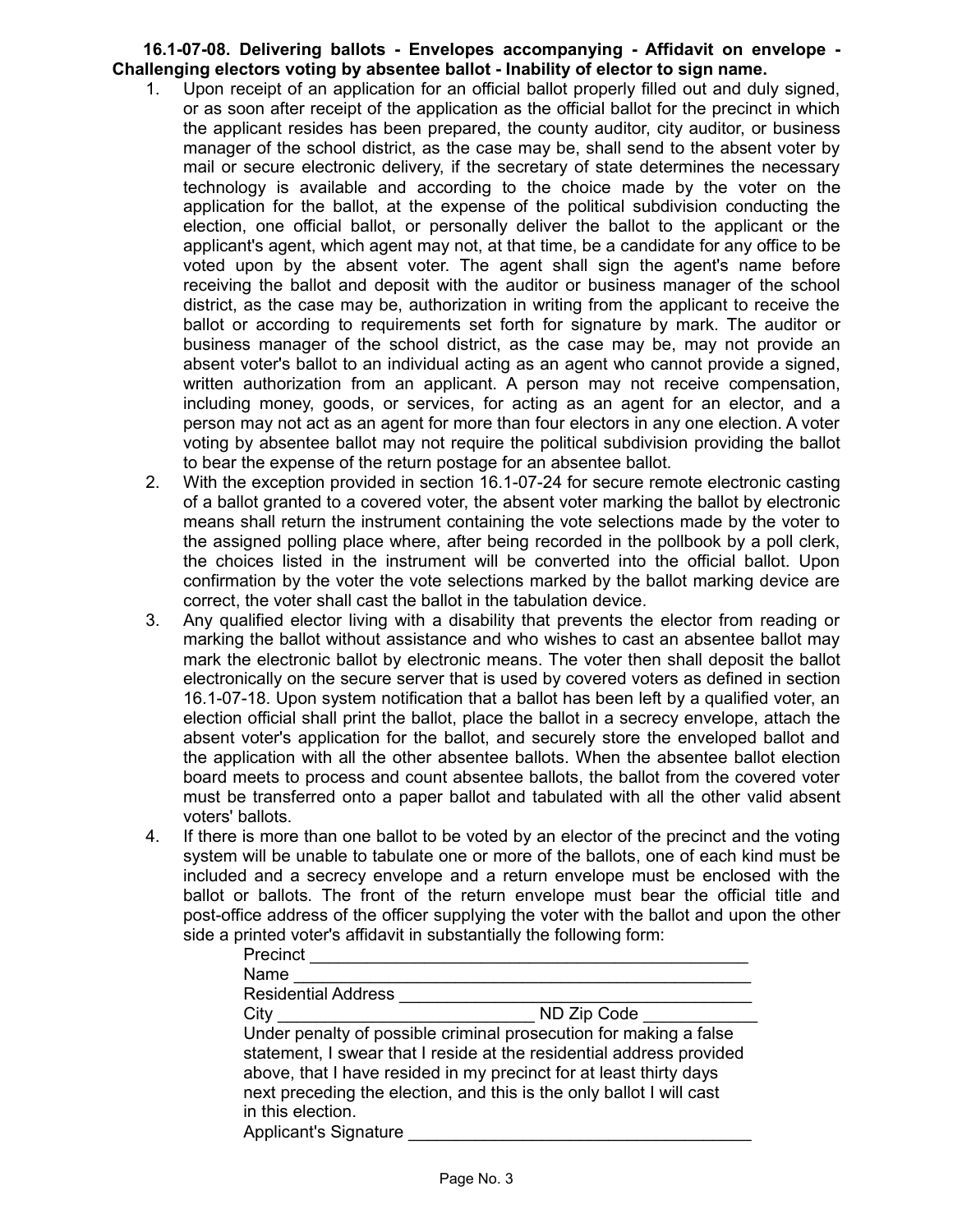Date \_\_\_\_\_\_\_\_\_\_\_\_\_\_\_\_\_\_\_\_\_\_\_\_\_\_\_\_\_\_\_\_\_\_\_\_\_\_\_\_\_\_\_\_\_\_\_\_\_ The signature on this affidavit will be compared to the signature on the affidavit included in the application for the absentee ballot.

- 5. If the absent voter is unable to sign the voter's name on the affidavit required under this section, the voter shall mark (X) or use the applicant's signature stamp on the affidavit in the presence of a disinterested individual. The disinterested individual shall print the name of the individual marking the X or using the signature stamp below the X or signature stamp and shall sign the disinterested individual's own name following the printed name together with the notation "witness to the mark".
- 6. Each individual requesting an absent voter's ballot under this chapter must be provided a set of instructions, prescribed by the secretary of state, sufficient to describe the process of voting by absent voter's ballot. The voting instructions must contain a statement informing the individual that the individual is entitled to complete the absent voter's ballot in secrecy.
- 7. Each individual requesting an absent voter's ballot by mail under this chapter who cannot read the English language or lives with a disability preventing the individual from marking the voter's ballot may receive, upon request, the assistance of any individual of the voter's choice, other than the voter's employer, an officer or agent of the voter's union, a candidate running in that election, or a relative of a candidate as described in subsection 2 of section 16.1-05-02, in marking the voter's ballot.
- 8. An election official shall deliver an absentee ballot to a qualified elector only upon receipt of an application meeting the requirements of section 16.1-07-06 from the elector.

# **16.1-07-08.1. Procedures for voting with special write-in or federal write-in absentee ballot.**

Repealed by S.L. 2011, ch. 154, § 19.

# **16.1-07-09. Canvassing of mailed absent voter's ballots received late.**

In congressional, state, county, city, or school district elections, if an envelope postmarked or otherwise officially marked by the United States postal service or other mail delivery system before the date of election and containing an absent voter's ballot is received by the officer after election day, the ballot must be tallied by the canvassing board of the county, the governing body of the city, or the school board of the school district, as the case may be, at the time the returns are canvassed. Any envelope without a postmark or other official marking by the United States postal service or other mail delivery system or with an illegible postmark or other official marking and containing an absentee voter's ballot must be received by mail by the proper officer prior to the meeting of the canvassing board. An absent voter may personally deliver the absent voter's ballot to the appropriate officer's office at any time before five p.m. on the day before the election. Any envelope containing an absent voter's ballot with a postmark or official date stamp on the day of election or thereafter may not be tallied with the ballots timely submitted for the election. Before forwarding any ballot to a canvassing board pursuant to this section, the officer forwarding the ballot shall print the date of receipt on the envelope. Upon receipt, the canvassing board shall determine that the elector was qualified to vote in that precinct, that the elector did not previously vote in that precinct on the date of the election, and that the signatures on the absentee ballot application and the voter's affidavit were signed by the same individual before allowing the ballot to be tallied.

# **16.1-07-10. Care and custody of ballot - Submitted ballot may not be returned.**

Upon receipt of an envelope containing the absent voter's ballot, the proper officer immediately shall attach the application of the absent voter and file the ballot with other absentee ballots from the same precinct. If the election official has reason to suspect the signature on the application was made by a different individual than the individual who signed the affidavit on the return ballot envelope, the election official shall attempt to contact the absent voter as soon as practicable to provide an opportunity to validate the signatures. Contact shall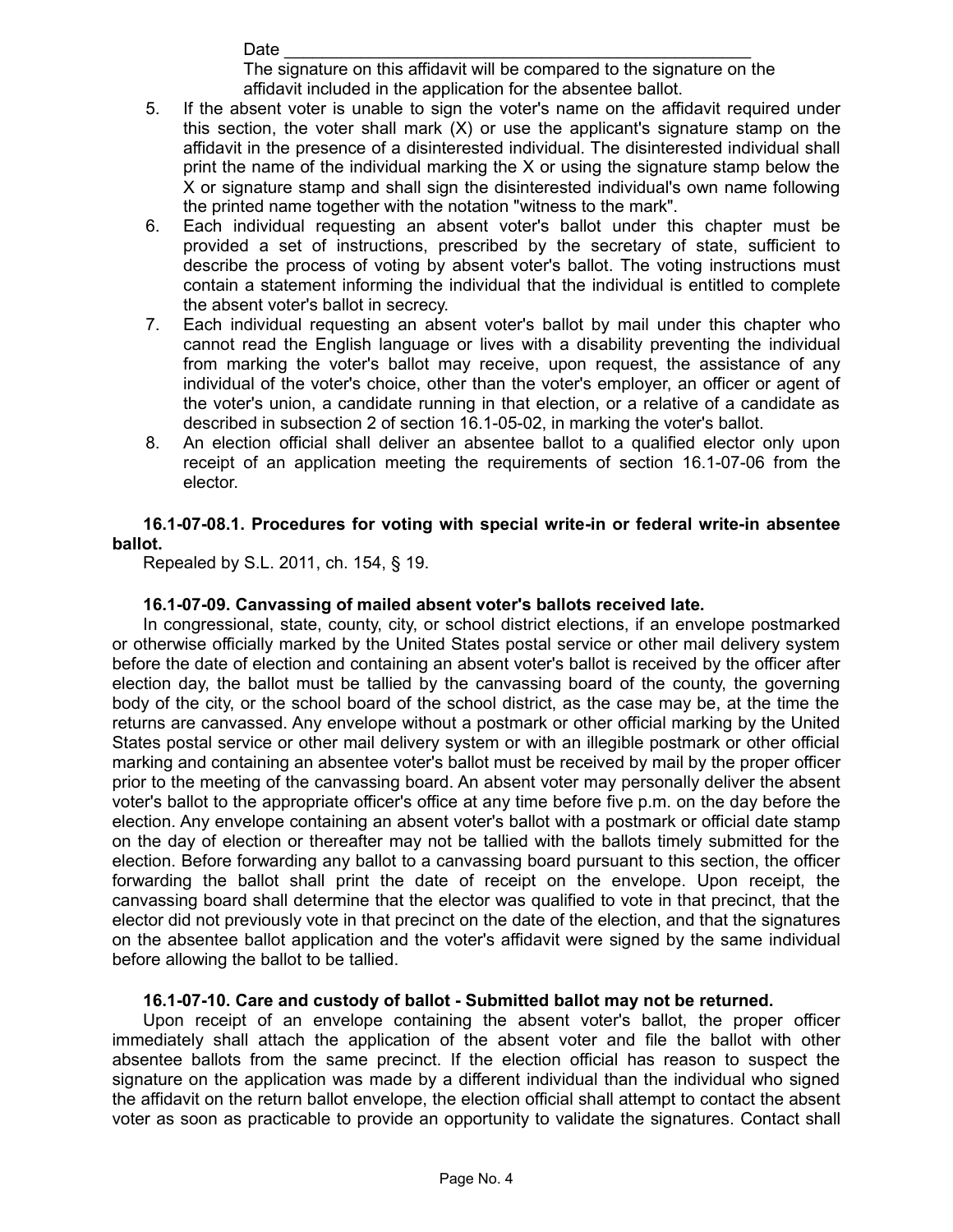first be attempted by phone if the absent voter provided a phone number on the submitted application. If the election official is unable to speak with the absent voter, the election official shall mail a notice informing the absent voter the absentee ballot has been identified as having a signature mismatch and will be rejected if not verified. After submission to the appropriate election officer, a marked absent voter's ballot may not be returned to the voter for any reason other than to complete any missing information required on the affidavit on the back of the return envelope. Before delivering the absentee ballots to the absentee ballot precinct, the proper officer shall package the ballots in a manner so the ballots are sealed securely. The package must be endorsed with the name of the proper voting precinct, the name and official title of the officer, and the words "This package contains an absent voter's ballot and must be opened only according to the processing provisions of section 16.1-07-12." The officer shall keep the package safely in the officer's office until the package is delivered by the officer as provided in this chapter.

# **16.1-07-11. Submitting ballot to inspector of elections.**

Repealed by S.L. 2021, ch. 164, § 114.

- **16.1-07-12. Opening ballot Voting or rejecting Depositing in ballot box Preserving.**
- 1. At any time beginning three business days before election day and ending when the polls close on election day, the election clerks and board members of the relevant polling place first shall compare the signature on the application for an absent voter's ballot with the signature on the voter's affidavit provided for in section 16.1-07-08 to ensure the signatures correspond. If the applicant is then a duly qualified elector of the precinct and has not voted at the election, an election clerk or board member shall open the absent voter's envelope in a manner as not to destroy the affidavit on the envelope. The election clerk or board member shall take out the secrecy envelope with the ballot inside without unfolding the ballot, or permitting the ballot to be opened or examined, and indicate in the pollbook of the election the elector has voted. The election board members not participating in the comparing of signatures and entering voters into the pollbook shall remove the ballot from the secrecy envelope, unfold and initial the ballot, and deposit the ballot in the proper ballot box for tabulation. The votes from the ballots may not be tallied and the tabulation reports may not be generated until the polls have closed on election day.
- 2. If the affidavit on the outer envelope of a returned absentee ballot is found to be insufficient, or the signatures on the application and affidavit do not correspond, or the applicant is not then a duly qualified elector of the precinct, the vote may not be allowed, and without opening the absent voter's envelope, the election inspector or election judge shall mark across the face of the ballot "rejected as defective" or "rejected as not an elector", as the case may be. The ballots rejected under this subsection then are turned over to the county canvassing board for final determination of eligibility. The subsequent death of an absentee voter after voting by absentee ballot is not grounds for rejecting the ballot.

# **16.1-07-12.1. Absentee ballot precinct - Election board appointment - Ballot counting.**

- 1. For any primary, general, or special statewide, district, or county election, the board of county commissioners shall create a special precinct, known as an absentee ballot precinct, to count all absentee ballots cast in an election in that county. The election board of the absentee ballot precinct must be known as the absentee ballot counting board. The county auditor shall supply the board with all necessary election supplies as provided in chapter 16.1-06.
- 2. If the board of county commissioners chooses to establish an absentee ballot precinct according to this section, the following provisions apply:
	- a. The county auditor shall appoint the absentee ballot counting board that consists of one independent representative to act as the inspector and an equal number of representatives from each political party represented on an election board in the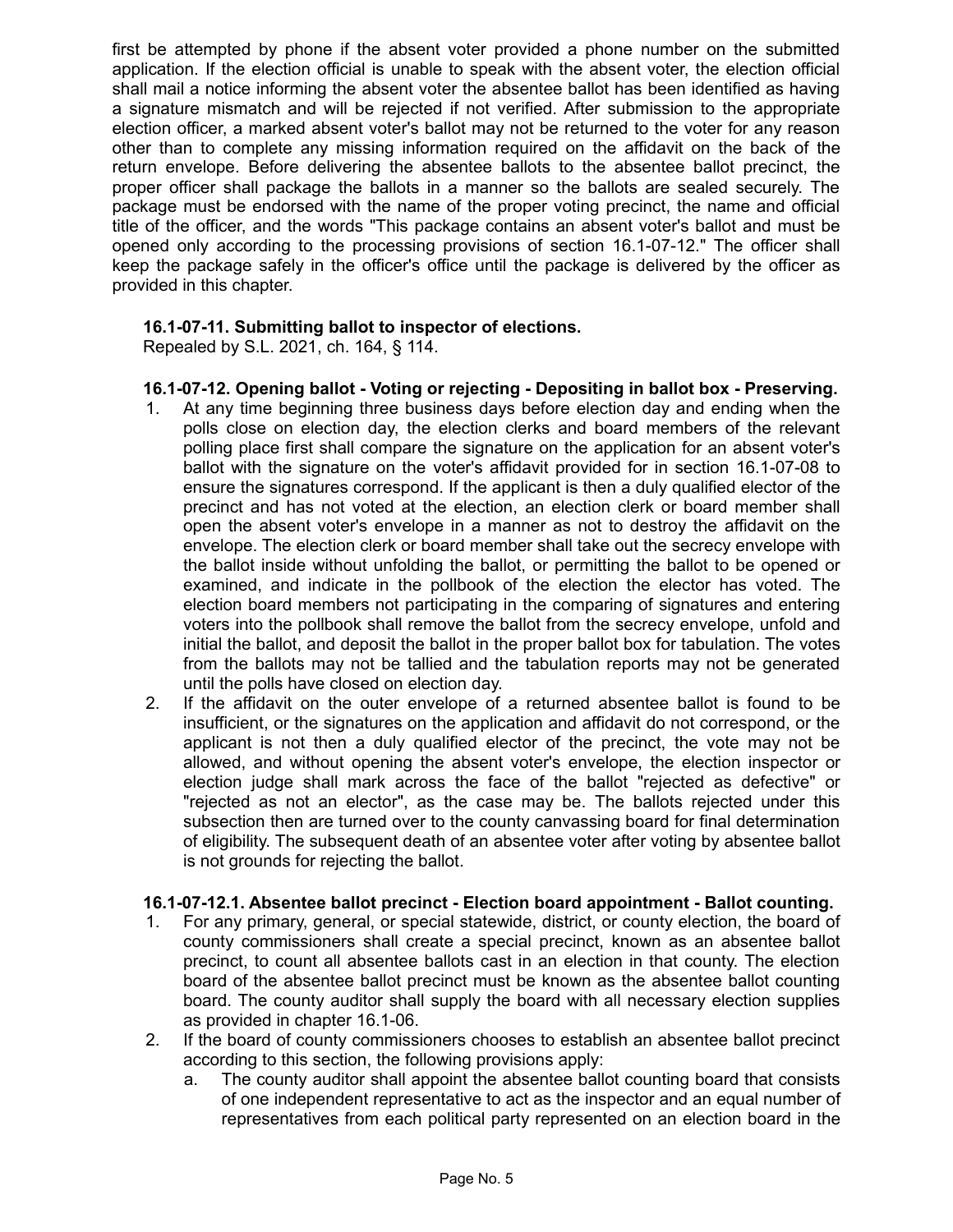county, as set forth in section 16.1-05-01, to act as judges. Each official of the board shall take the oath required by section 16.1-05-02 and must be compensated as provided in section 16.1-05-05.

- b. The county auditor shall have the absentee ballots delivered to the inspector of the absentee ballot counting board with the election supplies, or if received later, then prior to the closing of the polls.
- c. The absentee ballot counting board shall occupy a location designated by the county auditor which must be open to any individual for the purpose of observing the counting process.
- d. The absentee ballots must be opened and handled as required in section 16.1-07-12. The county auditor shall designate a location for the closing, counting, and canvassing process under chapter 16.1-15, which location must be open to any person for the purpose of observing. The board shall comply with the requirements of sections 16.1-15-04 through 16.1-15-12, as applicable.

# **16.1-07-13. Registration of absent voters' ballots on electronic voting systems.**

Repealed by S.L. 2021, ch. 164, § 114.

# **16.1-07-13.1. Signature mismatch - Verification of signatures.**

- 1. If an election official, absentee ballot precinct election board, or the canvassing board has reason to suspect the absent voter's signatures on the application and the affidavit on the returned ballot envelope do not match, the election official shall notify the absent voter the signatures do not appear to match. The notification must include instructions by which the absent voter may confirm the validity of the signatures, a statement that verification is required before the ballot can be counted, the date and time of the canvassing board meeting, and a statement that verification must be completed by the absent voter before close of the meeting of the canvassing board occurring six days after the election.
- 2. The absent voter may confirm the validity of the signatures by written communication or personal visit to the office of the election official administering the election. If the voter confirms by written communication, the written communication must include a copy of the identification used when applying for the ballot. If the voter confirms through a personal visit to the election official, the voter must show the identification used when applying for the ballot. The election official shall make a copy of the identification shown, and the copy must be included with the application and ballot when provided to the election board or canvassing board, whichever would be appropriate based on when the voter verified the signatures. The canvassing board shall include in the final tally the ballot from an absent voter who has completed the verification process and was eligible to vote the returned ballot.
- 3. An individual contacted regarding the mismatch of signatures may deny making the application or returning the ballot. The election official receiving the denial shall turn the application and uncounted ballot over to the county state's attorney for investigation of attempted voter fraud.
- 4. The election official shall record in the minutes of the county canvassing board the manner and number of attempts made to contact an absent voter for signature verification, the number of ballots included in the tally because the signatures were verified, and the number of ballots ultimately rejected by the canvassing board along with the reasons for the rejections.
- 5. After the meeting of the canvassing board, the election official shall send a written notice to each absent voter whose ballot was rejected and not counted because of signature mismatch.

# **16.1-07-14. Penalty.**

Any person who violates any of the provisions of this chapter is guilty of a class A misdemeanor.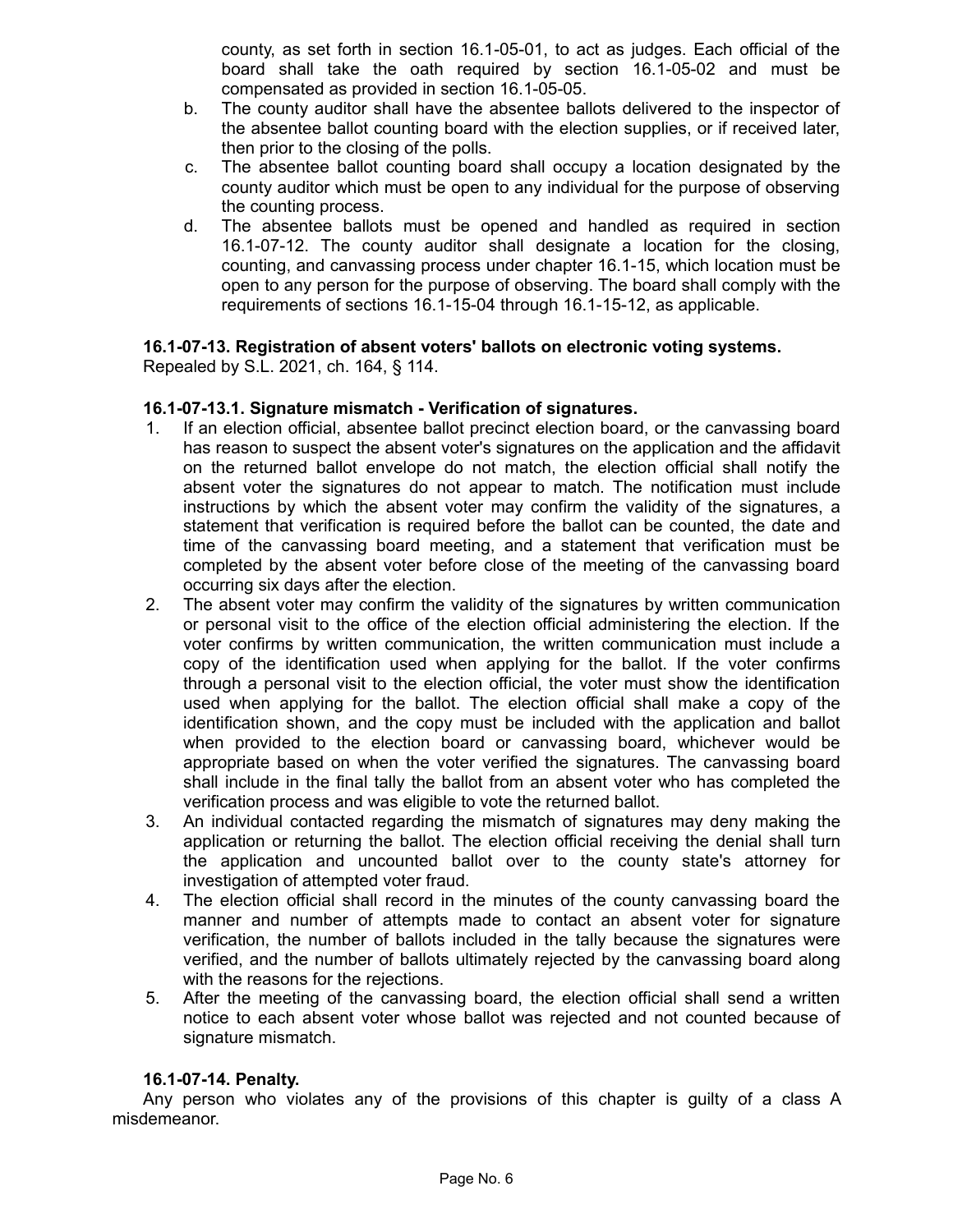# **16.1-07-15. Early voting precinct - Election board appointment - Closing and canvassing.**

- 1. For any primary, general, or special statewide, district, or county election, the board of county commissioners may, before the sixty-fourth day before the day of the election, create a special precinct, known as an early voting precinct, to facilitate the conduct of early voting in that county according to this title. At the determination of the county auditor, more than one polling place may be utilized for the purposes of operating the early voting precinct. The election board of the early voting precinct must be known as the early voting precinct election board. The county auditor shall supply the board with all necessary election supplies as provided in chapter 16.1-06.
- 2. If the board of county commissioners establishes an early voting precinct according to this section, the following provisions apply:
	- a. Early voting must be authorized during the fifteen days immediately before the day of the election. The county auditor shall designate the business days and times during which the early voting election precinct will be open and publish notice of the early voting center locations, dates, and times in the official county newspaper once each week for three consecutive weeks immediately before the day of the election.
	- b. The county auditor shall appoint the early voting precinct election board for each early voting polling place that consists of one independent representative to act as the inspector and an equal number of representatives from each political party represented on an election board in the county, as set out in section 16.1-05-01, to act as judges. Each official of the board shall take the oath required by section 16.1-05-02 and must be compensated as provided in section 16.1-05-05.
	- c. The county auditor, with the consent of the board of county commissioners, shall designate each early voting polling place in a public facility, accessible to the elderly and the physically disabled as provided in section 16.1-04-02. With respect to polling places at early voting precincts, "election day" as used in sections 16.1-10-03 and 16.1-10-06.2 includes any time an early voting precinct polling place is open.
	- d. At the close of each day of early voting, the inspector, along with a judge from each political party represented on the board, shall secure all election-related materials, including:
		- (1) The pollbooks and access to any electronically maintained pollbooks.
		- (2) The ballot boxes containing voted ballots.
		- (3) Any void, spoiled, and unvoted ballots.
	- e. Ballot boxes containing ballots cast at an early voting polling place may not be opened until the day of the election except as may be necessary to clear a ballot jam or to move voted ballots to a separate locked ballot box in order to make room for additional ballots.
	- f. Each early voting polling place may be closed, as provided in chapter 16.1-15, at the end of the last day designated for early voting in the county. Results from the early voting precinct may be counted, canvassed, or released under chapter 16.1-15 as soon as any precinct within the county, city, or legislative district closes its polls on the day of the election. The county auditor shall designate a location for the closing, counting, and canvassing process under chapter 16.1-15, which location must be open to any person for the purpose of observing.
	- g. The early voting precinct election board shall comply with the requirements of chapters 16.1-05, 16.1-06, 16.1-11, 16.1-11.1, 16.1-13, and 16.1-15, as applicable.

## **16.1-07-16. Secretary of state to provide information regarding absentee voting for military and overseas voters.**

The secretary of state is designated as the official responsible for providing information regarding absentee voting by military and overseas citizens eligible to vote in the state according to section 702 of the Help America Vote Act of 2002 [Pub. L. 107-252; 116 Stat. 1666;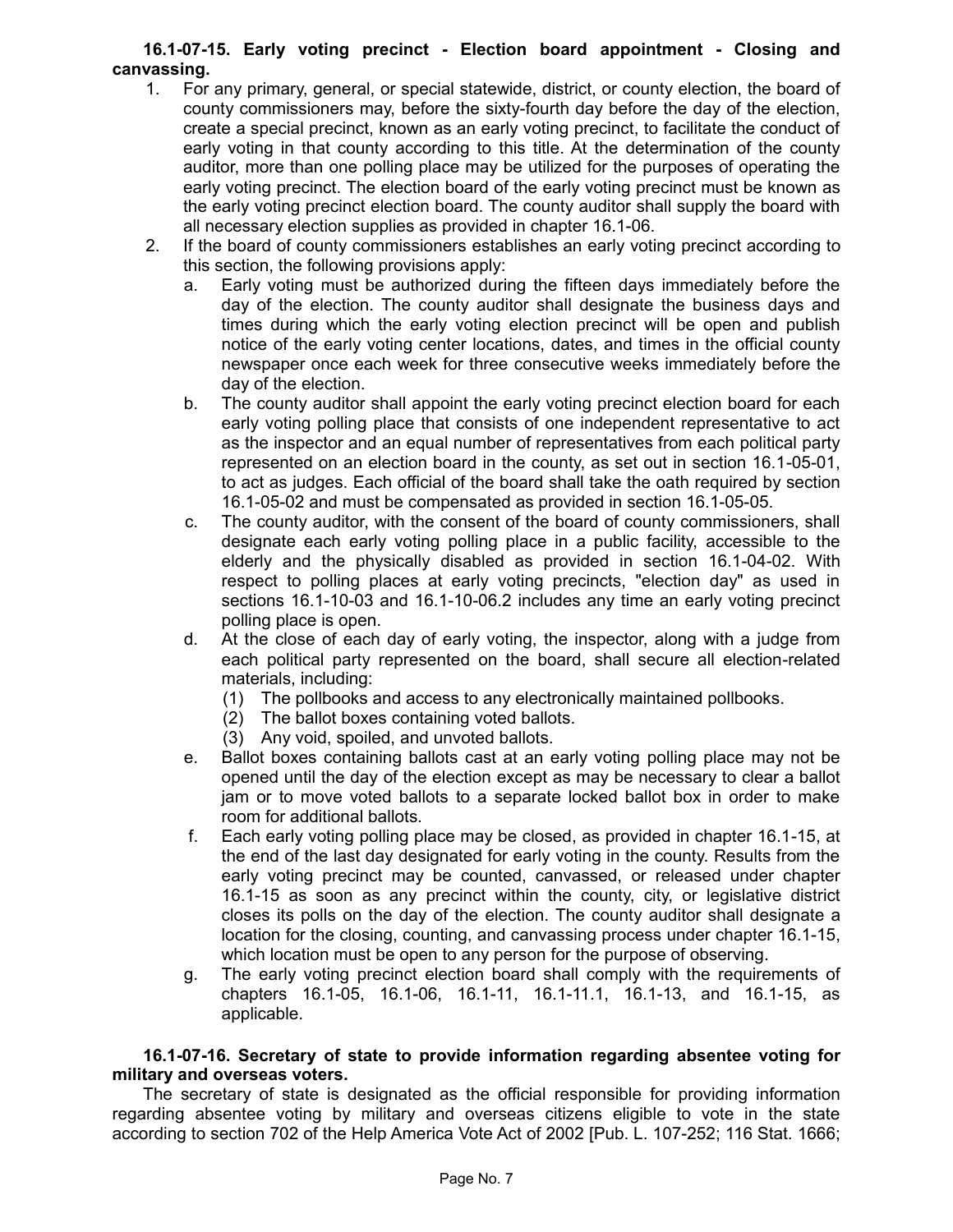42 U.S.C. 1973ff-1]. The secretary of state shall develop and provide uniform procedures for county auditors to follow when transmitting and receiving applications for absentee ballots to and from military and overseas voters.

## **16.1-07-17. Notification of rejected absentee ballots cast by military and overseas voters.**

The secretary of state shall establish a uniform procedure for county auditors to follow when notifying a military or overseas voter that the voter's absentee ballot was rejected. The procedure must provide that the notice include the reason why the voter's absentee ballot was rejected as provided by section 707 of the Help America Vote Act of 2002 [Pub. L. 107-252; 116 Stat. 1666; 42 U.S.C. 1973ff-1].

# **16.1-07-18. Definitions.**

In sections 16.1-07-18 through 16.1-07-33:

- 1. "Covered voter" means:
	- a. A uniformed-service voter whose voting residence is in this state;
	- b. An overseas voter who, before leaving the United States, was last eligible to vote in this state and, except for a state residency requirement, otherwise satisfies this state's voter eligibility requirements;
	- c. An overseas voter who, before leaving the United States, would have been last eligible to vote in this state had the voter then been of voting age and, except for a state residency requirement, otherwise satisfies this state's voter eligibility requirements; or
	- d. Any other overseas voter who was born outside the United States and, except for a state residency requirement, otherwise satisfies this state's voter eligibility requirements, if:
		- (1) The last place where a parent or legal guardian of the voter was, or under this Act would have been, eligible to vote before leaving the United States is within this state; and
		- (2) The voter has not previously registered to vote or voted in any other state.
- 2. "Dependent" means an individual recognized as a dependent by the applicable uniformed service.
- 3. "Military-overseas ballot" means:
	- a. A federal write-in absentee ballot described in the Uniformed and Overseas Citizens Absentee Voting Act [103, 42 U.S.C. 1973ff-2];
	- b. A ballot specifically prepared or distributed for use by a covered voter in accordance with sections 16.1-07-19 through 16.1-07-33; or
	- c. A ballot cast by a covered voter in accordance with sections 16.1-07-19 through 16.1-07-33.
- 4. "Overseas voter" means a United States citizen who is outside the United States.
- 5. "State" means a state of the United States, the District of Columbia, Puerto Rico, the United States Virgin Islands, or any territory or insular possession subject to the jurisdiction of the United States.
- 6. "Uniformed service" means:
	- a. Active and reserve components of the army, navy, air force, marine corps, and coast guard of the United States;
	- b. The merchant marine, the commissioned corps of the public health service, and the commissioned corps of the national oceanic and atmospheric administration of the United States; and
	- c. The national guard and state militia units.
- 7. "Uniformed-service voter" means an individual who is qualified to vote and is:
	- a. A member of the active or reserve components of the army, navy, air force, marine corps, or coast guard of the United States who is on active duty;
	- b. A member of the merchant marine, the commissioned corps of the public health service, or the commissioned corps of the national oceanic and atmospheric administration of the United States;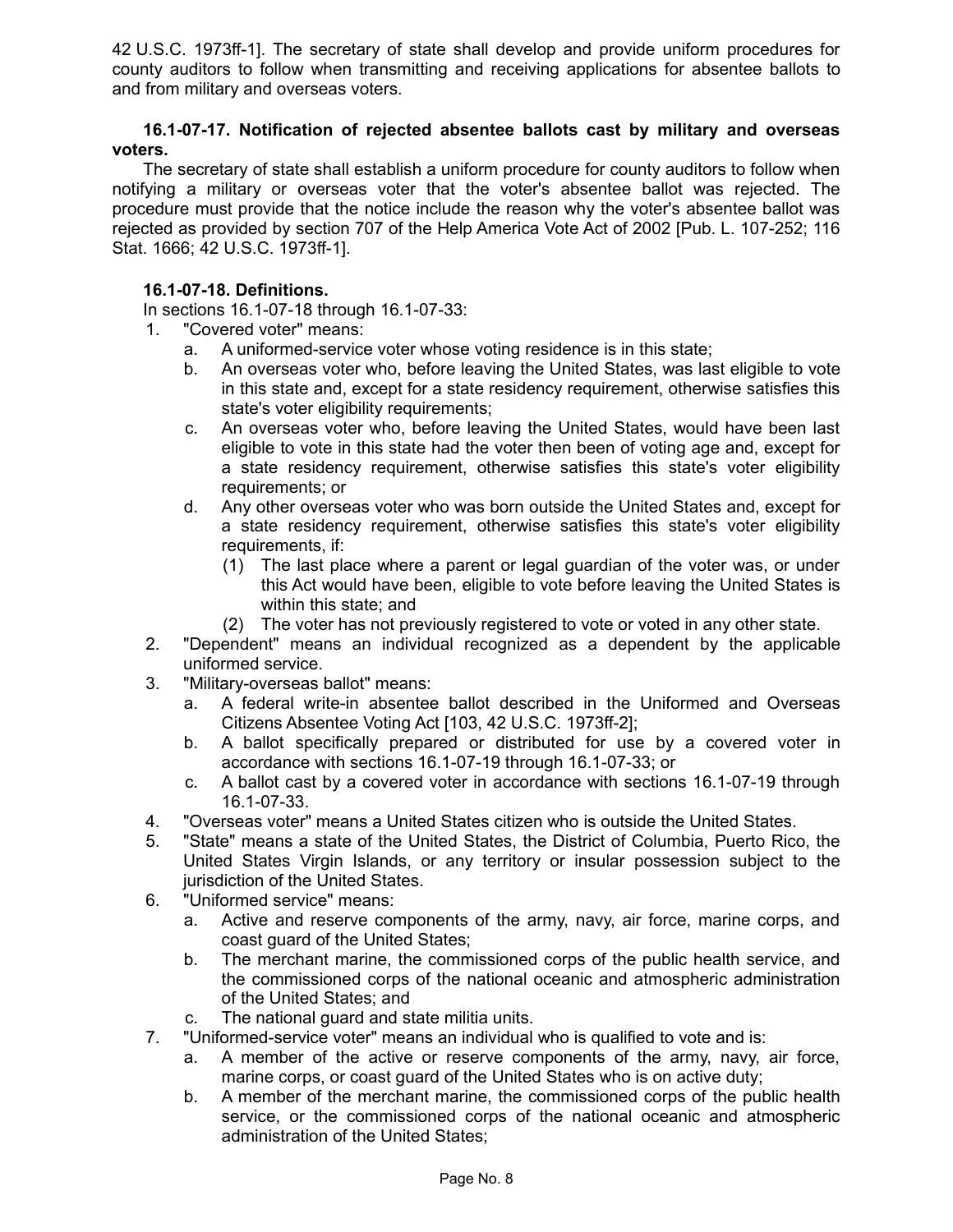- c. A member of the national guard or state militia unit who is on activated status; or
- d. A spouse or dependent of a member referred to in this subsection.

# **16.1-07-19. Elections covered.**

The voting procedures in sections 16.1-07-18 through 16.1-07-33 apply to:

- 1. A general, special, or primary election for federal office.
- 2. A general, special, or primary election for statewide or state legislative office or state ballot measure.
- 3. A general, special, or primary election for political subdivision office or political subdivision ballot measure.

# **16.1-07-20. Role of secretary of state.**

- 1. The secretary of state is responsible for implementing sections 16.1-07-18 through 16.1-07-33 and the state's responsibilities under the Uniformed and Overseas Citizens Absentee Voting Act [42 U.S.C. 1973ff et seq.].
- 2. The secretary of state shall make available to covered voters information regarding procedures for casting military-overseas ballots.
- 3. The secretary of state shall establish an electronic transmission system through which covered voters may apply for and receive documents and other information under sections 16.1-07-18 through 16.1-07-33.
- 4. The secretary of state shall develop standardized absentee-voting materials, including privacy and transmission envelopes and electronic equivalents, authentication materials, and voting instructions, to be used with the military-overseas ballot of a voter authorized to vote in any jurisdiction in this state and, to the extent reasonably possible, shall do so in coordination with other states.
- 5. The secretary of state shall prescribe the form and content of a declaration for use by a covered voter to swear or affirm specific representations pertaining to the voter's identity, eligibility to vote, status as a covered voter, and timely and proper completion of an overseas-military ballot. The declaration must be based on the declaration prescribed to accompany a federal write-in absentee ballot under the Uniformed and Overseas Citizens Absentee Voting Act [103, 42 U.S.C. 1973ff-2], as modified to be consistent with sections 16.1-07-18 through 16.1-07-33. The secretary of state shall ensure that a form for the execution of the declaration, including an indication of the date of execution of the declaration, is a prominent part of all balloting materials for which the declaration is required.

# **16.1-07-21. Methods of applying for military-overseas ballot.**

- 1. A covered voter may apply for a military-overseas ballot using either the absentee ballot application under this chapter or the federal postcard application, as prescribed under the Uniformed and Overseas Citizens Absentee Voting Act [42 U.S.C. 1973ff (b) (2)] or the application's electronic equivalent if approved under guidelines established by the secretary of state.
- 2. The secretary of state shall ensure that the electronic transmission system described in section 16.1-07-20 is capable of accepting the submission of both a federal postcard application and any other approved electronic military-overseas ballot application sent to the appropriate election official. The voter may use the electronic transmission system or any other method approved under guidelines established by the secretary of state to apply for a military-overseas ballot.
- 3. A covered voter may use the declaration accompanying the federal write-in absentee ballot, as prescribed under the Uniformed and Overseas Citizens Absentee Voting Act [42 U.S.C. 1973ff-2] as an application for a military-overseas ballot simultaneously with the submission of the federal write-in absentee ballot, if the declaration is received by the appropriate election official by midnight on the day before the election.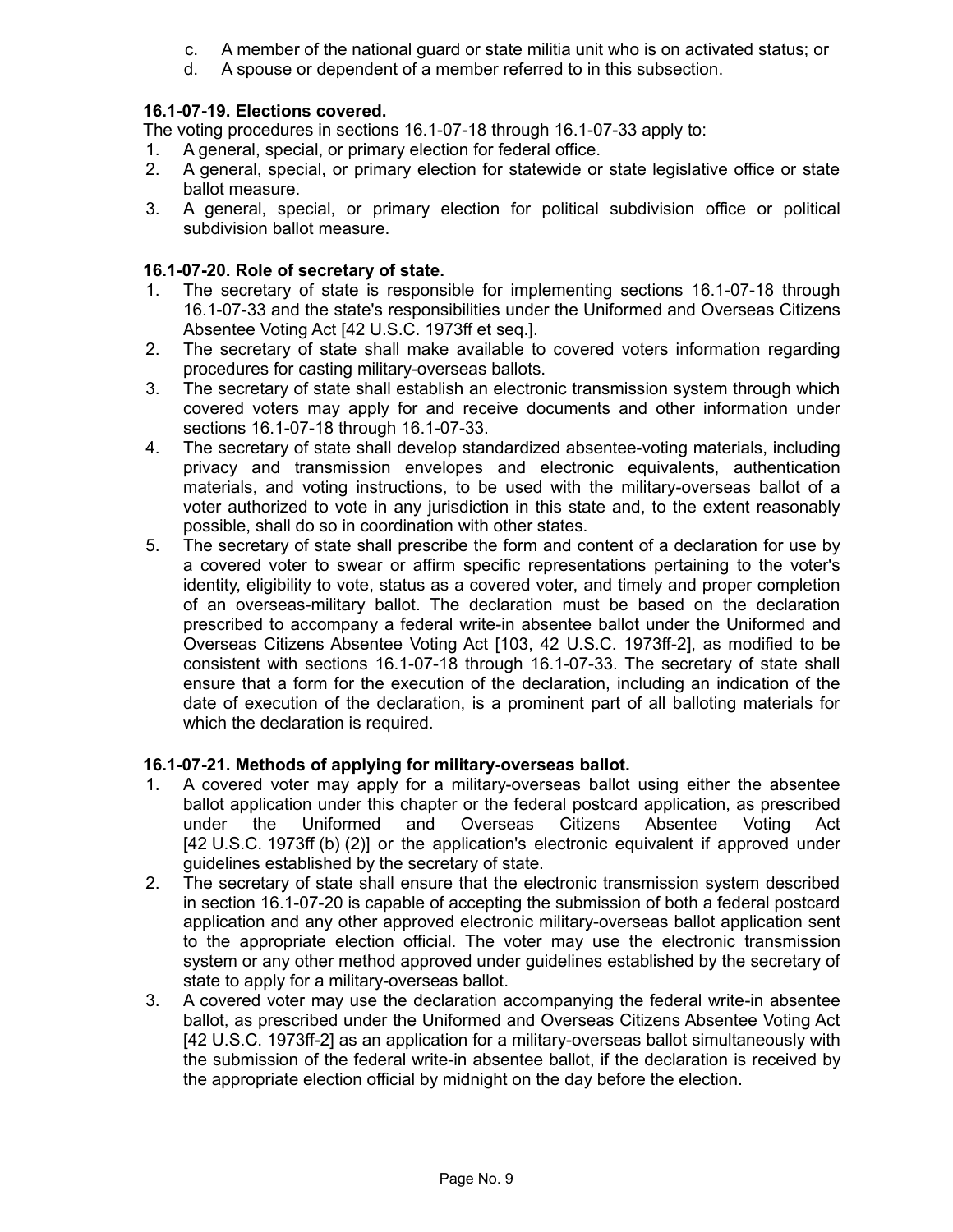- 4. To receive the benefits of sections 16.1-07-18 through 16.1-07-33, a covered voter must inform the appropriate election official that the voter is a covered voter. Methods of informing the appropriate election official that a voter is a covered voter include:
	- a. The use of a federal postcard application or federal write-in absentee ballot;
	- b. The use of an overseas address on a ballot application; and
	- c. The inclusion on a ballot application of other information sufficient to identify the voter as a covered voter.

## **16.1-07-22. Timeliness and scope of application for military-overseas ballot.**

An application for a military-overseas ballot is timely if received by the appropriate election official before the close of business on the day before the election. An application for a military-overseas ballot for a primary election, whether or not timely, is effective as an application for a military-overseas ballot for the general election.

# **16.1-07-23. Transmission of unvoted ballots.**

- 1. For all covered elections for which this state has not received a waiver under the Military and Overseas Voter Empowerment Act [42 U.S.C. 1973ff-1(g)(2)] not later than forty-five days before the election or, if the forty-fifth day before the election is a weekend or holiday, not later than the business day preceding the forty-fifth day, the appropriate election official shall transmit ballots and balloting materials to all covered voters who by that date submit a valid military-overseas ballot application.
- 2. A covered voter who requests a ballot and balloting materials be sent to the voter by electronic transmission may choose facsimile transmission, electronic mail, or other electronic delivery approved by the secretary of state. The election official charged with distributing a ballot and balloting materials shall transmit the ballot and balloting materials to the voter using the means of transmission chosen by the voter.
- 3. If a ballot application from a covered voter arrives after the election official begins transmitting ballots and balloting materials to voters, the official shall transmit them to the voter not later than two business days after the application arrives.

#### **16.1-07-24. Timely casting of ballot.**

To be valid, a military-overseas ballot must be submitted for mailing or other authorized means of delivery not later than 11:59 p.m. on the day before the election at the place where the voter completes the ballot. A military-overseas ballot must be received by the appropriate election official before the canvassing board meeting.

#### **16.1-07-25. Federal write-in absentee ballot.**

A covered voter may use the federal write-in absentee ballot, in accordance with the Uniformed and Overseas Citizens Absentee Voting Act [42 U.S.C. 1973ff-2], to vote for all offices and ballot measures in a covered election.

#### **16.1-07-26. Receipt of voted ballot.**

- 1. A valid military-overseas ballot cast in accordance with section 16.1-07-24 must be counted if it is delivered before the canvassing board meets to canvas the returns.
- 2. If, at the time of completing a military-overseas ballot and balloting materials, the voter has affirmed under penalty of perjury under section 16.1-07-27 that the ballot was timely submitted, the ballot may not be rejected on the basis that it has a late postmark, an unreadable postmark, or no postmark.

## **16.1-07-27. Declaration.**

Each military-overseas ballot must include or be accompanied by a declaration signed by the voter declaring that a material misstatement of fact in completing the document may be grounds for a conviction of perjury under the laws of the United States or this state.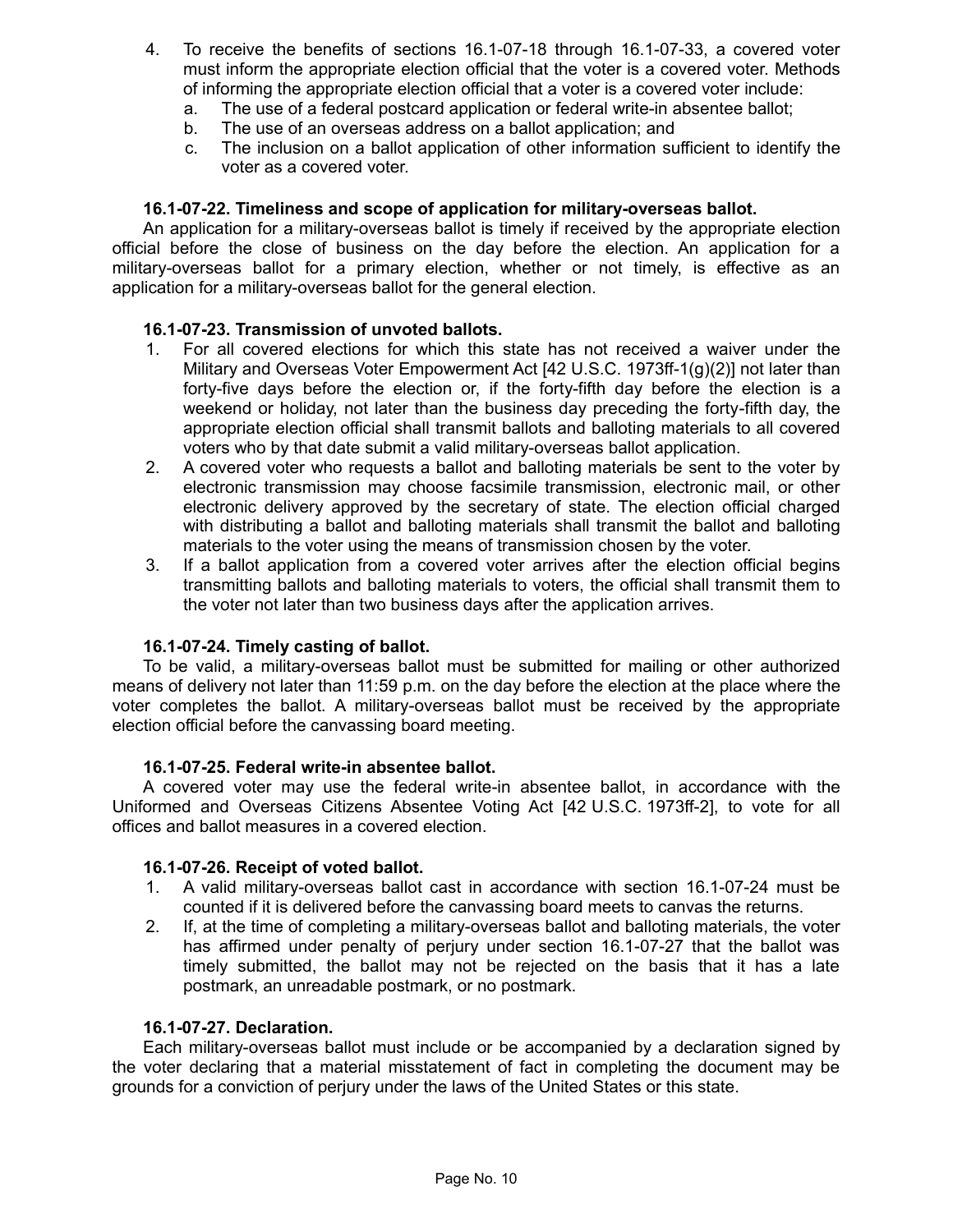# **16.1-07-28. Confirmation of receipt of application and voted ballot.**

The secretary of state, in coordination with local election officials, shall implement an electronic free-access system by which a covered voter may determine by telephone, electronic mail, or internet access whether:

- 1. The voter's military-overseas ballot application has been received and accepted; and
- 2. The voter's military-overseas ballot has been received and the current status of the ballot.

## **16.1-07-29. Use of voter's electronic mail address.**

- 1. A covered voter who provides an electronic mail address to a local election official may request that the voter's application for a military-overseas ballot be considered a standing request for electronic delivery of a ballot for all elections held through December thirty-first of the year following the calendar year of the date of the application or another shorter period the voter specifies. An election official shall provide a military-overseas ballot to a voter who makes a request for each election to which the request is applicable. A covered voter entitled to receive a military-overseas ballot for a primary election under this subsection also is entitled to receive a military-overseas ballot for the general election.
- 2. An electronic mail address provided by a covered voter is a confidential record. An election official may use the address only to communicate with the voter about the voting process, including transmitting military-overseas ballots and election materials if the voter has requested electronic transmission, and verifying the voter's mailing address and physical location, as needed.

## **16.1-07-30. Publication of election notice.**

- 1. Not later than one hundred days before a regularly scheduled election to which sections 16.1-07-18 through 16.1-07-33 apply, and as soon as practicable in the case of a special election, the secretary of state and each local election official charged with printing and distributing ballots and balloting materials for that election shall prepare an election notice, to be used in conjunction with the federal write-in absentee ballot described in section 16.1-07-25. The election notice must contain a list of all of the ballot measures and federal, state, and local offices that as of that date the secretary of state and the local election official expect to be on the ballot on the date of the election. The notice also must contain specific instructions for how a voter is to indicate on the federal write-in absentee ballot the voter's choice for each office to be filled and for each ballot measure to be contested. Upon publication of the election notice, the secretary of state shall provide the local election officials of the state with the location of the notice on the secretary of state's website.
- 2. A covered voter may request a copy of an election notice. The officials charged with preparing the election notice shall send the notice to the voter by facsimile, electronic mail, or regular mail, as the voter requests if the voter is not able to obtain that same notice from the secretary of state's website.
- 3. At least fifty-five days before an election, the officials charged with preparing the election notice shall update the notice with the certified candidates for each office and ballot measure questions and make the updated notice publicly available.
- 4. A local election official who maintains an internet website shall make updated versions of its election notices regularly available on the website.

# **16.1-07-31. Prohibition of nonessential requirements.**

1. If a voter's mistake or omission in the completion of a document under sections 16.1-07-18 through 16.1-07-33 does not prevent determining whether a covered voter is eligible to vote, the mistake or omission does not invalidate the document. Failure to satisfy a nonessential requirement, such as using paper or envelopes of a specified size or weight, does not invalidate a document submitted under this chapter. In any write-in ballot authorized by law, if the intention of the voter is discernable, as provided